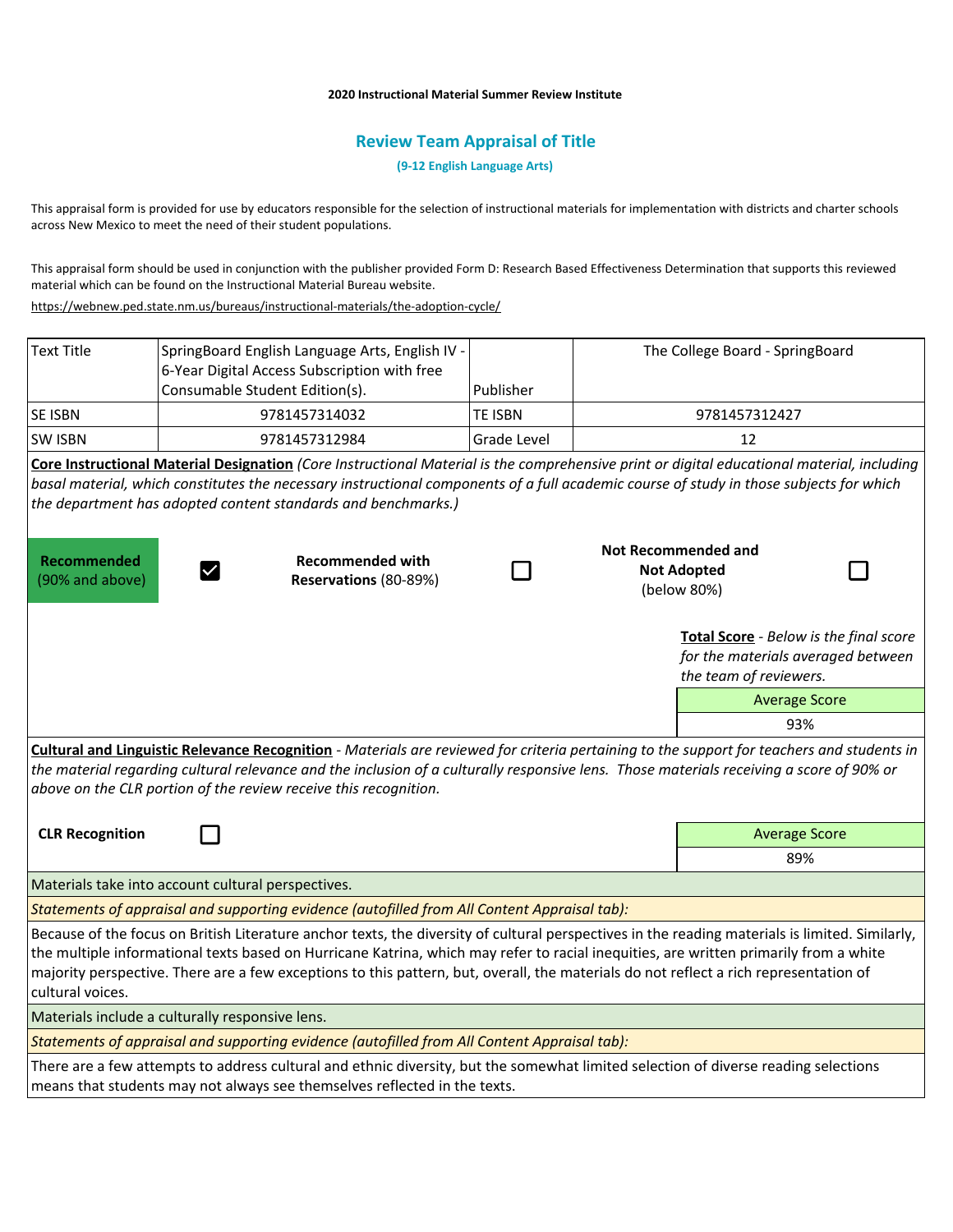**Standards Review** *- Materials are reviewed for alignment with the state adopted content standards, benchmarks and performance standards.*

Average Score

91%

Materials align with grade level standards overall.

*Statements of appraisal and supporting evidence:* 

The materials are highly rigorous and correspond with the upper band of grade 11/12 complexity. Materials are aligned with AP and SAT grade level standards in preparation for college bound students. Standards are referenced for activities and assessments and are fully correlated in the online teacher resources section.

Materials align to reading standards.

*Statements of appraisal and supporting evidence:* 

Reading materials are rated as "Difficult" or "High Difficult" for most selections and meet the high end of the 11/12 grade complexity band. Text genres covered are poetry, editorials, folktales, myths, and fable, as well as speeches, articles, and two plays: Pygmalion and The Tragedy of Othello; however neither play is included in the text. Through the use of the Returning to the Text and Working with the Text sections, students practice citing evidence, working with vocabulary, close reading, critical thinking, and mastery of reading standards.

Materials align to writing standards.

*Statements of appraisal and supporting evidence:* 

The materials align to writing standards and require students to write argumentative, informative/explanatory, research projects, and narrative tasks. Textual evidence as support for claims and effectively assessing sources for research are required foci for writing assignments to show mastery of the writing standards. Resources are provided in the form of graphic organizers, online support in a student reader/writer notebook, as well as a teacher wrap that provides the teacher step-bystep directions for student support. Teachers use scoring guides for embedded assessments to assess student performance and provide a checklist for students to use when revising their work.

Materials align to speaking and listening standards.

*Statements of appraisal and supporting evidence:* 

The materials meet speaking and listening standards through activities that require interpersonal skills and complex thinking as well as academic conversations that promote peer-to-peer dialogue, literature circles, discussion groups, debates, Socratic seminars, and presentations. The materials are also designed to support ELL students' needs for English support through pairing and small group interaction and collaboration. Differentiation suggestions are supported in the Leveled Differentiation Instruction sections that range from beginning to expanding.

Materials align to language standards.

*Statements of appraisal and supporting evidence:* 

The materials address the Language Standards through the use of Language Checkpoints and Language Workshops online. Students work on academic and literary vocabulary, grammar and usage, verb voice, commas, parentheses, dashes, summarizing, hyphenation, and syntax. The embedded assessments provide a rubric that includes a language category to help students revise for language and teachers to assess for mastery of the skill.

Materials align to New Mexico content standards for ELA.

*Statements of appraisal and supporting evidence:* 

The materials are very limited culturally and include only one Hispanic but no Native American authors. This text is focused on "Perspectives" for each unit, but while there are authors from China and India most of the authors from other cultures are American born, limiting the cultural relevance. There are a wide range of genres, including letters, essays, speeches, short stories, poetry, and dramas, for students to read analyze to gain mastery of standards.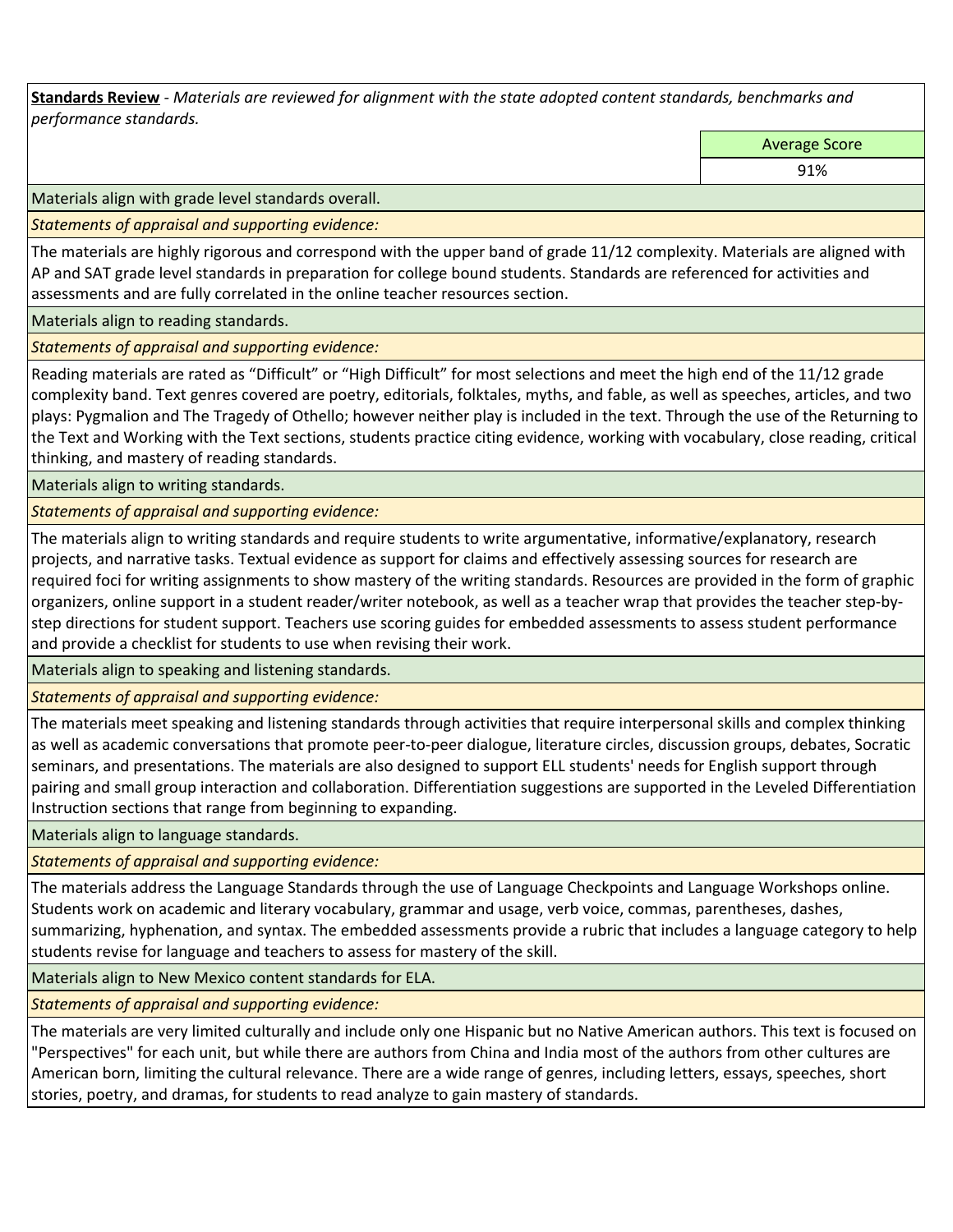**ELA Content Review** *- Materials are reviewed for relevant criteria pertaining to the support for teachers and students in the specific content area reviewed.*

Average Score

100%

Materials provide a selection and range of high-quality texts worthy of students' time and attention, exhibiting exceptional craft and thought and/or providing useful information.

*Statements of appraisal and supporting evidence:* 

The materials selected are challenging and provide a range of text types, including essays, articles, editorials, poetry, short stories, plays, and song lyrics. The anchor texts are *Pygmalion* and *Othello,* both canonical British plays. Reading selections are often grouped thematically, as with a series of poems and a novel excerpt in Unit 1, all of which focus on being a "stranger" in a new or familiar place. Similarly, a set of informational texts in Unit 4 focuses on the aftermath of Hurricane Katrina and ranges from speeches from former US Presidents to articles and editorials. Students analyze the texts and also use them as models for their own writing.

Questions in the materials are high-quality text-dependent and text-specific questions. The overwhelming majority of these questions are text-specific and draw student attention to the particulars in the text.

*Statements of appraisal and supporting evidence:* 

Each reading selection is followed by a "Returning to the Text" and "Working from the Text" section, which ask students to use textual evidence to answer questions and provide examples of literary techniques used by the authors. Often the questions examine vocabulary and diction choices, and students are frequently required to make inferences about the author's meaning. Writing prompts, Socratic Seminars, presentations, and class discussions also require the incorporation of textual evidence, keeping students tied closely to the particulars of the text.

Materials provide scaffolding and supports to enable students' learning of English language arts.

*Statements of appraisal and supporting evidence:* 

The materials provide scaffolding and differentiation suggestions in a variety of ways. Each set of text-dependent questions is accompanied by scaffolding suggestions in the Teachers' Edition. Similarly, the TE provides Leveled Differentiation Instruction suggestions for different levels of need, from beginning English language learners to those needing extension. Teachers are encouraged to assess student performance on each activity and make adaptations as necessary, using guidance provided by the text if desired. The online materials offer possibilities for a variety of pathways through the material, including a Language Development Pathway and Foundational Skills workshops. Close reading and writing workshops are also available online. These materials offer options for teachers to create customized experiences for students who need more support.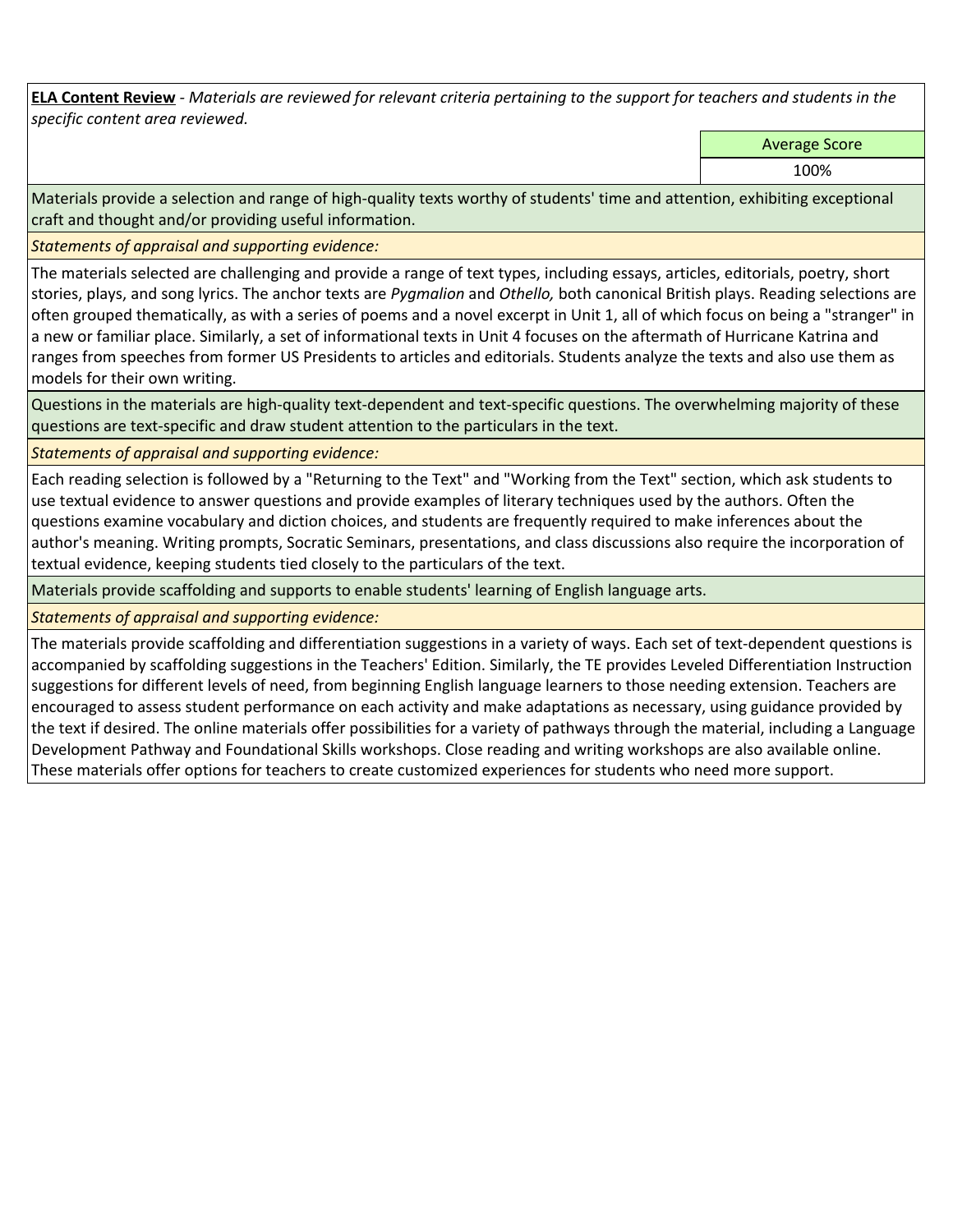**All Content Review** *- Materials are reviewed for relevant criteria pertaining to the support for teachers and students in the material regarding the progression of the standards, lesson structure, pacing, assessment, individual learners and cultural relevance.*

Average Score

96%

Materials are coherent and consistent with the high school standards that all students should study in order to be college and career ready.

*Statements of appraisal and supporting evidence:*

The materials are a well-designed, grade level course of directed study of British Literature in both the scope and sequence of texts and learning activities for students and instructional supports for effective teacher planning. The texts offered within the curriculum are sufficient examples of grade level content works and build in complexity throughout the course of each unit. The curriculum is a text-centered study that builds student reading and writing abilities to grade appropriate expections and provides a comprehensive plan of study that is aligned to the standards. Units of study are sequenced to build learner knowledge through routine practice in reading, writing, speaking and listening, and vocabulary enrichment.

Materials are well designed and take into account effective lesson structure and pacing.

*Statements of appraisal and supporting evidence:*

The materials are well-designed for effective teacher planning and sequencing and provide a wide variety of supports, guidance, and scaffolding resources for teachers to use in day to day teaching and long-range planning. Each unit (there are 4) in the design is outlined to anchor on a critical text and build out student engagement and learning through support texts and practice in critical thinking, close reading, formal and infomal writing and a final unit end assessment. The teacher "wrap" around each student learning page provides learning objectives, guidance/coaching in instructional practices, standards alignment and correlations, and DI/EL learning strategies to help support all students in the learning process.

Materials support teacher planning, learning, and understanding of the standards.

*Statements of appraisal and supporting evidence:*

The materials are structured to be fully aligned to content standards for student learning. The online digital resources provide both the national and grade level scope and sequence for grade level content learning, a digital standards correlation to learning activities and assessments, and a grade at a glance resource that sequences the texts with essential questions, vocabulary study, and learning goals. All of the individual lessons within the curriculum and the embedded assessments are fully aligned to the standards and a correlation to those standards is provided within the teacher "wrap" for each activity.

Materials offer teachers resources and tools to collect ongoing data about student progress on the standards.

*Statements of appraisal and supporting evidence:*

The materials provide a wide variety of both summative and formative assessment opportunities for teachers to monitor student progress toward mastery of the content standards. Each unit has a series of evidenced based questions to track reading comprehension and at least one formal and a variety of informal writing activities geared toward student practice in mastering grade level writing expections, as well as multiple speaking and listening activities to build student capacity in meeting content standards. The design of each unit ends with an embedded assessment that provides teachers with a grading rubric aligned to content standard objectives to assess student knowledge of each skill.

Materials support effective use of technology to enhance student learning. Digital materials are accessible and available in multiple platforms.

*Statements of appraisal and supporting evidence:*

While the use of technology within the actual design of the materials' learning acitivities isn't widely addressed, the curriculum itself does provide teachers and students with an online digital platform to navigate student learning. The Springboard platform offers students access to an ebook, a digital workbook in language, writing, and close reading, an online reading lab for independent reading practice, and a direct link to connect their work to Google classroom to help build student ability in 21st century technological online learning practices.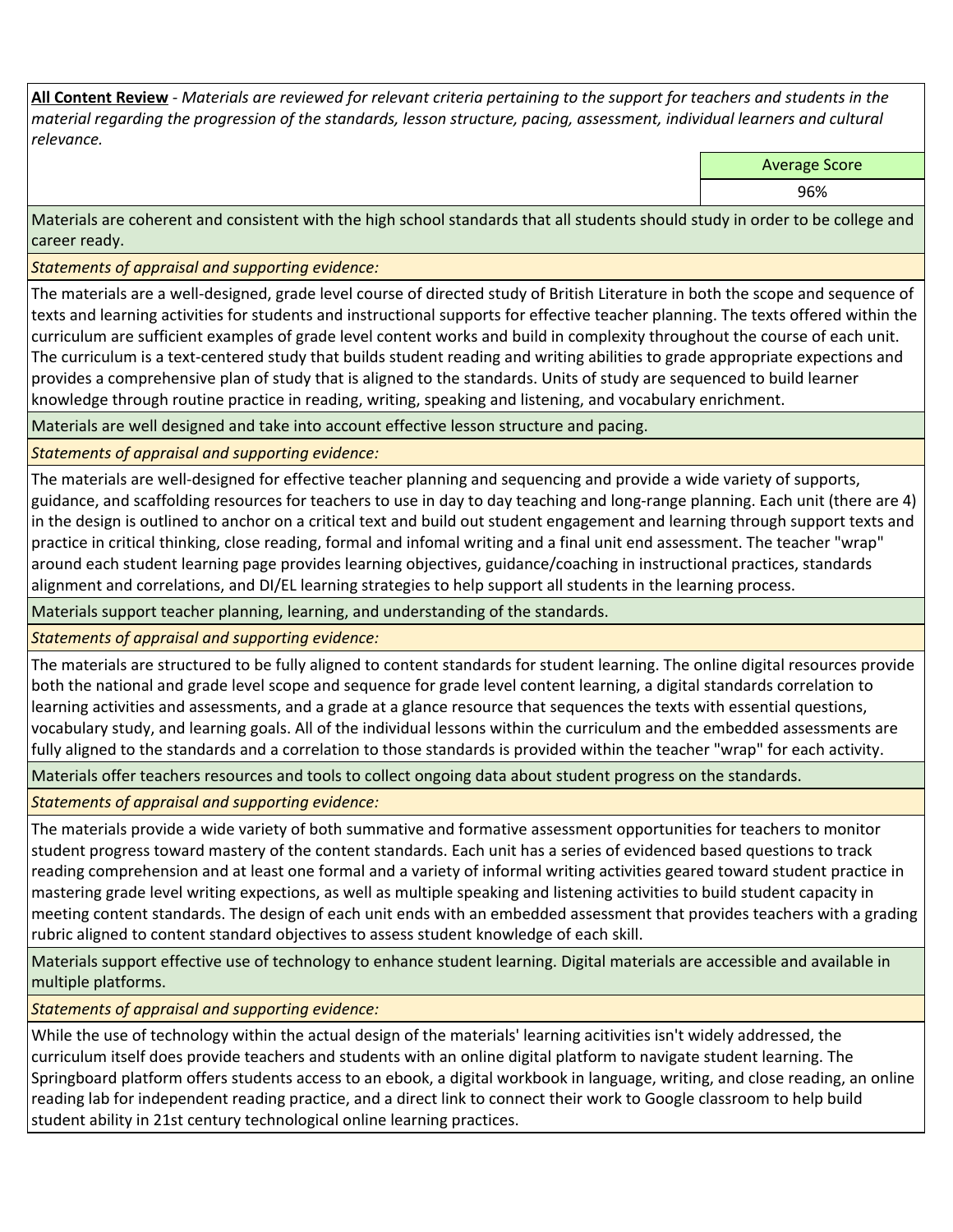Materials can be easily customized for individual learners.

*Statements of appraisal and supporting evidence:* 

The materials provide teachers with multiple supports and resources to customize the learning experience to each student and meet them where they are in the learning. The teacher "wrap" provides guidance and strategies for diffeerentiated instruction and EL learning scaffolds to help teachers effectively meet the needs of special populations during the instructional planning. Additionally, the online resources offer workbooks for students who are second language learners to help transition their learning and scaffold demonstration of knowledge within the learning process. The digital resources provide a reading lab, a foundational skills workbook, and assistance with writing revision in an online writing lab that provides instant feedback to assist students in the writing process.

Materials give all students extensive opportunities and support to explore key concepts.

*Statements of appraisal and supporting evidence:*

Throughout the scope of the curriculum students are provided routine practice in reviewing and mastering key concepts in the content area. Frequent evidence based writing practices, close/guided reading and annotation practice, page by page vocabulary supports, and reflective writing exercises all serve to help students identify and then master the art of critical thinking, reading, and writing to meet 12th grade learning expectations.

Materials take into account cultural perspectives.

*Statements of appraisal and supporting evidence:*

Because of the focus on British Literature anchor texts, the diversity of cultural perspectives in the reading materials is limited. Similarly, the multiple informational texts based on Hurricane Katrina, which may refer to racial inequities, are written primarily from a white majority perspective. There are a few exceptions to this pattern, but, overall, the materials do not reflect a rich representation of cultural voices.

Materials include a culturally responsive lens.

*Statements of appraisal and supporting evidence:*

There are a few attempts to address cultural and ethnic diversity, but the somewhat limited selection of diverse reading selections means that students may not always see themselves reflected in the texts.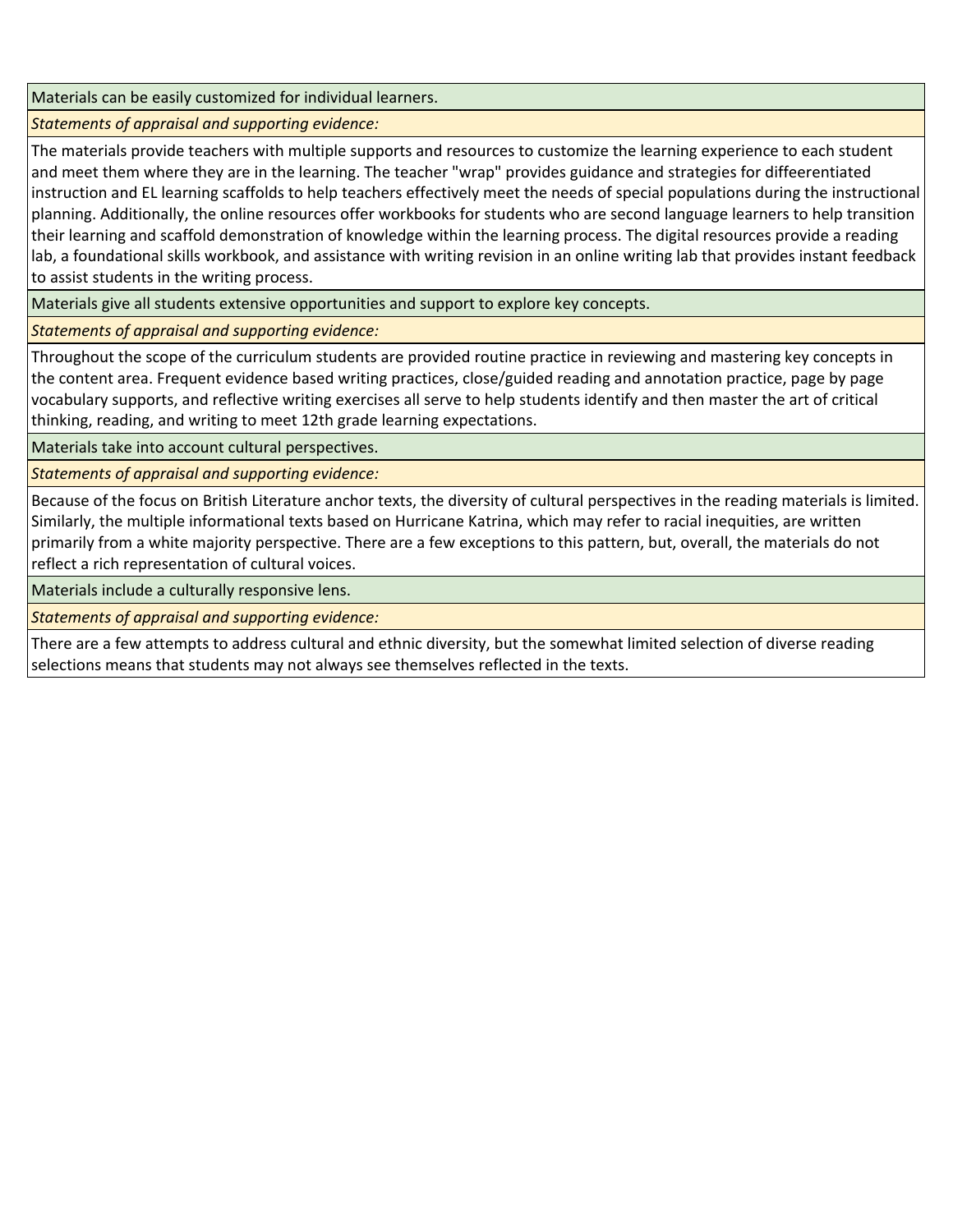**Reviewers' Professional Summation** *- These materials are reviewed by Level II and Level III educators from across New Mexico. The reviewers have brought their knowledge, experience and expertise into the review of these materials. They offer here their individual summary of the material as a whole.*

Reviewer #: 13

*Background and experience:*

Level lll teacher with 20 years classroom experience in teaching ELA and US History in grades 7-12. I hold a master's degree in Curriculum and Instruction and am AP College Board trained and certified in English Literature and Composition.

*Professional summary of material:*

This curriculum is designed to provide students with an in-depth study in British Literature with an advanced and rigorous focus on writing through critical lenses. The text is aligned to the common core standards with heavy focus on complex reading and writing practice. Materials for the curriculum are split into four units of study that are anchored in traditional and more current British texts and anchored on a study of the literary analysis of texts within the unit through a specific critical lens the author uses. Each lesson provides students with a study in reading, language/usage, vocabulary, writing, and wraps up with an embedded assessment. It's important to note that all of the activities or lessons connected to each text are designed to prepare students for the end of unit assessment. Students are provided with important annotations in the text to help clarify difficult sections in the reading; are given an opportunity for enriching their learning through the "Knowledge Quest" activities; and are supported in the independent reading process through questions/activities that connect their independent reading to the readings in each unit. The online resources for students offer additional supports for enhancing/enriching learning. Students who struggle in the content area due to language barriers or learning challenges are offered scaffolds to better support their learning. The printed text for students is a consumable "workbook" of sorts to aid in easy assignment completion for classroom learning. A complete digital copy of the text is offered to every student to provide easier access for those students who prefer digital learning. Teachers are richly supported in the instructional planning through this curriculum. Each unit of study provides a scope and sequence for lesson planning that is fully aligned and correlated to the content standards. The digital resources offered to teachers only serve to enrich the printed materials given with this curriculum. Teachers are provided with a "wrap" around each page in the text that offers guidance, annotations, differentiation strategies, enrichment focuses, suggestions for creating greater student engagement, and correlation to the standards and SAT/AP guidelines for instruction. The scope of each lesson/activity begins with an introduction to the unit, followed by a series of texts that students read/annotate, evaluate, analyze and assess for demonstration of content standard mastery and knowledge. Iconic British literature texts like "Pygmalion", "Othello", and "Frankenstein" contrast with more timely and relevant works by Zora Neale Hurston and Roald Dahl. All these texts anchor student learning in the complexity of critical thinking and provide a rich and challenging literary study that is also fully supported through nonfiction/informational analysis in texts from influential and important voices like former US Presidents and news journalists. Each unit of study focuses on instruction, engaging students to read and understand the power that authors have and the literary technique of writing within a specific lens to shape and influence the meaning and understanding of the reader. All four units engage students in the skill of critical reading to make meaning and respond in writing from a perspective that is logical and rooted in their understanding of the text. The curriculm spans the full breadth of genres including fiction, nonfiction, drama, poetry, and the research process for students to engage in as emerging literate citizens. The curriculum is rigorous and complex, meeting the expectations of an AP curriculum, but it does offer a multitude of supports for differentiation for teachers and students alike in the learning process through a "split" pathway for instructional design: one for general education students and one for students with special needs. Overall, this curriculum offers a rich and complex set of student learning activities and instructional guidance and resources for teachers for a 12th grade British Literature course.

| Reviewer#: |  |  | 14 |
|------------|--|--|----|
|------------|--|--|----|

*Background and experience:*

Reviewer is a Level III Masters Degree teacher with a National Board Certification and 20 years of experience in both Middle and High School English Language Arts, History, and Special education.

*Professional summary of material:*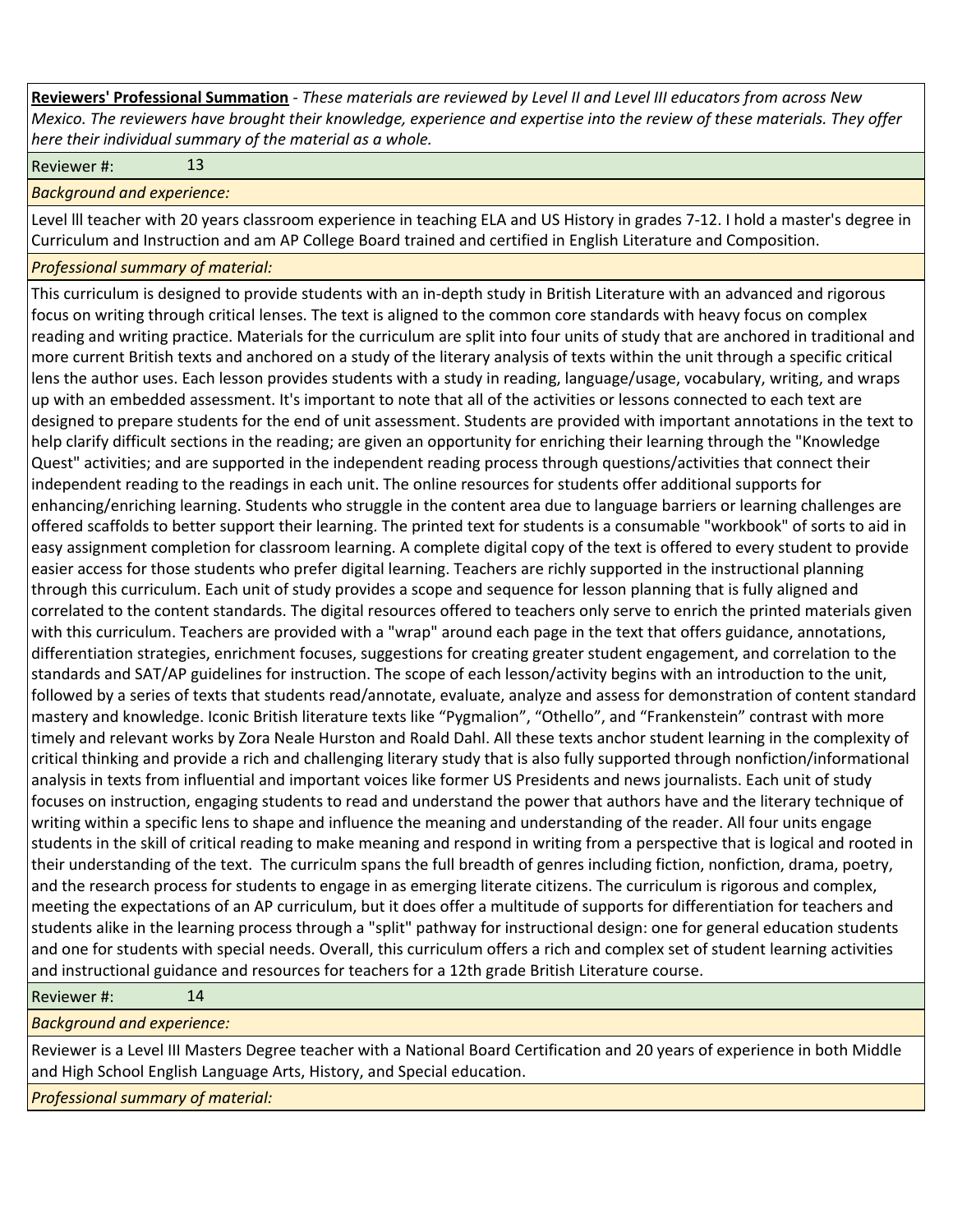Materials for this curriculum are split into four major units of study with a central idea or theme of study for each unit. Each unit begins with an introduction to the unit and details the final assessment activity that will be required by students. Then a series of text are read, annotated, and evaluated by students. Included in each unit is vocabulary, language/usage, grammar, and embedded assessments. Unit one, "Perception is Everything", includes mostly poetry selections with a few informational texts in the form of speeches and essays. The embedded assessments are an argument and informational essay. In unit two, "The Collective Perspective", the foundational text is "Pygmalion" and is supplemented by a variety of literary selections about women and their roles. Embedded Assessments include writing a script and an analytical essay. Unit three is about "Evolving Perspectives" and focuses on the play "The Tragedy of Othello". The embedded assessments include writing a literary analysis and interpreting and performing a scene from Othello. Unit four is "Creating Perspectives", which focuses on the media and how it can slant the news. Students will read articles, speeches, and editorials about the media and how it informs and creates perspectives. The embedded assessments include writing an argument essay and presenting an argument in a medium of the student's choice. Although this unit is about media, this text does not include much in the way of technology for student use other than making a presentation and creating a blog. Cultural literature is provided by one African, one Chinese, one Middle Eastern, one Caribbean, and one Hispanic author as well as a few American born authors of color. Throughout the text, language and grammar, vocabulary, and research projects both short and long are explored. The curriculum has two pathways for each unit to support both the general student and those struggling in the English language. Additional online workshops are provided for remedial support or to enrich learning. Online assessments are available for each activity and unit and can be presented in either print or media forms. A complete digital version of the text is offered for students who prefer digital learning over print material. In the teacher edition, a step-by-step teacher wrap provides support for the beginning teacher in their "plan, teach, assess, and adapt" sections. Other materials in the teacher wrap include a Teacher to Teacher section to support new teachers, college and career readiness standards, and text complexity rating scores. At the beginning of each unit is a clear and organized guide for planning the unit that provides the sequence, pacing, supports, assessments, vocabulary, language development pathway, a suggested independent reading list, and a list of activity workshops to develop skills. The differentiated materials are designed to support ELL students in the sections entitled "Leveled Differentiated Instruction" and range from beginning to extending levels. There is not much support for special education students with learning deficiencies. This curriculum is very complex and rigorous and meets the expectations for an AP or honors curriculum. The visual impression is rather drab and may not engage students. Finally, the student edition is perforated and expected to be a consumable. The end-matter contains a reading log, learning strategies, graphic organizers, and English-Spanish Glossary, and index of skills, author, and titles.

Reviewer #: 15

*Background and experience:*

Level 3 teacher, with 30+ years of experience teaching English to regular, honors, and AP students. MA in English; MEd. in Education; TESOL certified. Currently teaching 9th and 12th English and serving as Humanities Dept. Coordinator at a public charter school.

*Professional summary of material:*